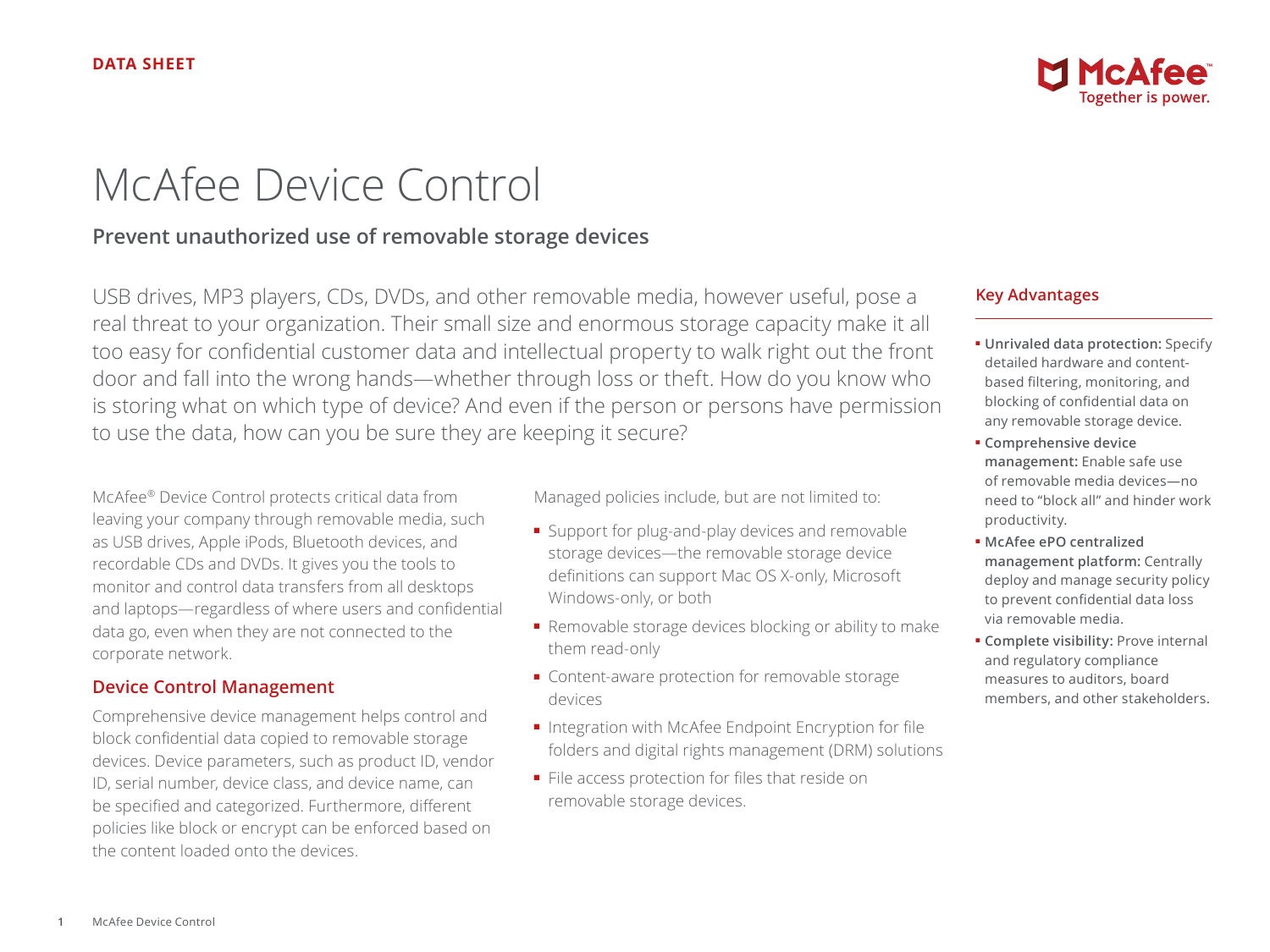### **DATA SHEET**

- The Citrix device rule that blocks access to the thinclient device mapping: local drives, removable storage, printers, CD/DVD, clipboard, and more
- Non-system hard disks rule that blocks and monitors read-only files and provides notifications of user actions on fixed disk drives

## **Centralized Management Through McAfee ePO Software**

Integration with McAfee® ePolicy Orchestrator® (McAfee ePO™) software offers real-time event monitoring and centralized policy and incident management. It allows for easy collection of critical-usage data, such as sender, recipient, timestamp, and data evidence. With a click of a button, McAfee ePO software offers detailed reports to prove to auditors, senior management, and other stakeholders that internal and regulatory compliance measures are in place.

Some of the advantages include:

- Deploy and update McAfee Device Control agents via McAfee ePO software.
- Manage McAfee Device Control policies and incidents via McAfee ePO software.
- Integrate with McAfee ePO software for event monitoring, centralized reporting, and auditing capabilities.
- Set role-based access control (also known as separation of duties) by McAfee ePO software for incident review.
- Notify violators and/or managers automatically.
- Access helpdesk interface.

## **System Requirements for McAfee ePO Server Management Console**

#### **Operating system**

■ Microsoft Server 2003 SP1, 2003 R2

#### **Hardware requirements**

- Disk space: 250 MB
- RAM: 512 MB, 1 GB (recommended)
- CPU: Intel Pentium II-class or higher, 450 MHz minimum

## **System Requirements for McAfee Device Control Endpoint**

#### **Operating systems**

- Microsoft Windows XP Professional SP1 or higher
- Microsoft Windows 2000 SP4 or higher
- Mac OS X Lion, OS X Mountain Lion, and OS X Mavericks

#### **Hardware requirements**

- RAM: 512 MB, 1 GB (recommended)
- Disk space: 200 MB minimum
- Network connection: TCP/IP for remote access